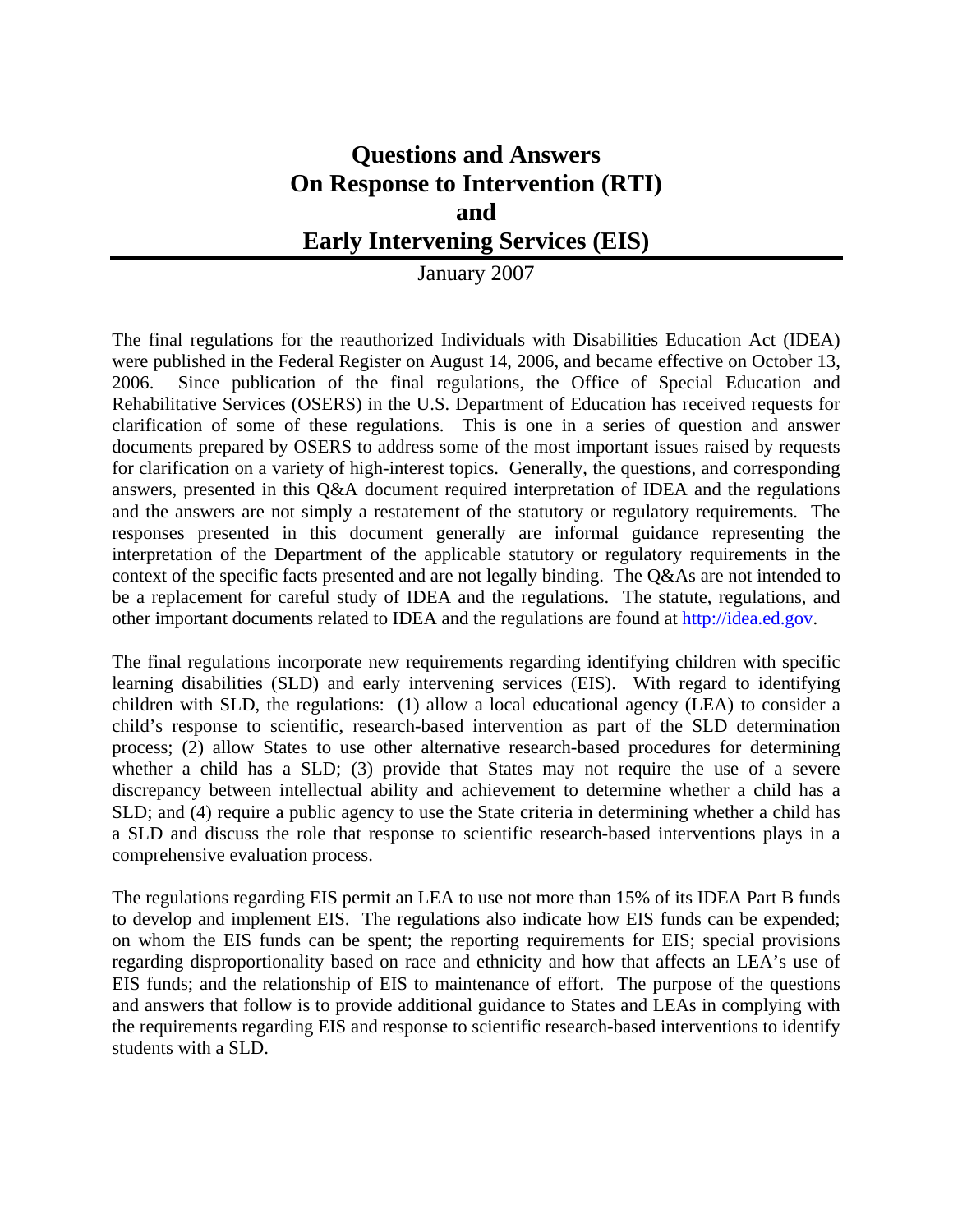**Authority:** The requirements for using a process based on a child's response to scientific, research-based intervention when determining that the child is a child with a specific learning disability are found in the regulations at 34 CFR §§300.307, 300.309 and 300.311.

> The requirements for early intervening services are found in the regulations at 34 CFR §§300.205(d), 300.208(a)(2), 300.226 and 300.646(b)(2).

### **A. General Education vs. Special Education**

- **Question A-1:** Please clarify how a child with a disability who is already receiving special education and related services also would be eligible to receive services using response to intervention (RTI) strategies.
- **Answer:** Response to intervention (RTI) strategies are tools that enable educators to target instructional interventions to children's areas of specific need as soon as those needs become apparent. There is nothing in IDEA that prohibits children with disabilities who are receiving special education and related services under IDEA from receiving instruction using RTI strategies unless the use of such strategies is inconsistent with their individualized education programs (IEPs). Additionally, under IDEA, a public agency may use data gathered through RTI strategies in its evaluations and reevaluations of children with SLD. However, children with disabilities who are currently identified as needing special education and related services may not receive RTI services that are funded with IDEA funds used for EIS pursuant to 34 CFR §300.226. This is because EIS is "… for students in kindergarten through grade 12 (with a particular emphasis on students in kindergarten through grade three) who are not currently identified as needing special education or related services, but who need additional academic and behavioral support to succeed in a general education environment."
- **Question A-2:** Why was RTI included in IDEA?
- **Answer:** The reports of both the House and Senate Committees accompanying the IDEA reauthorization bills reflect the Committees' concerns with models of identification of SLD that use IQ tests, and their recognition that a growing body of scientific research supports methods, such as RTI, that more accurately distinguish between children who truly have SLD from those whose learning difficulties could be resolved with more specific, scientifically based, general education interventions. Similarly, the President's Commission on Excellence in Special Education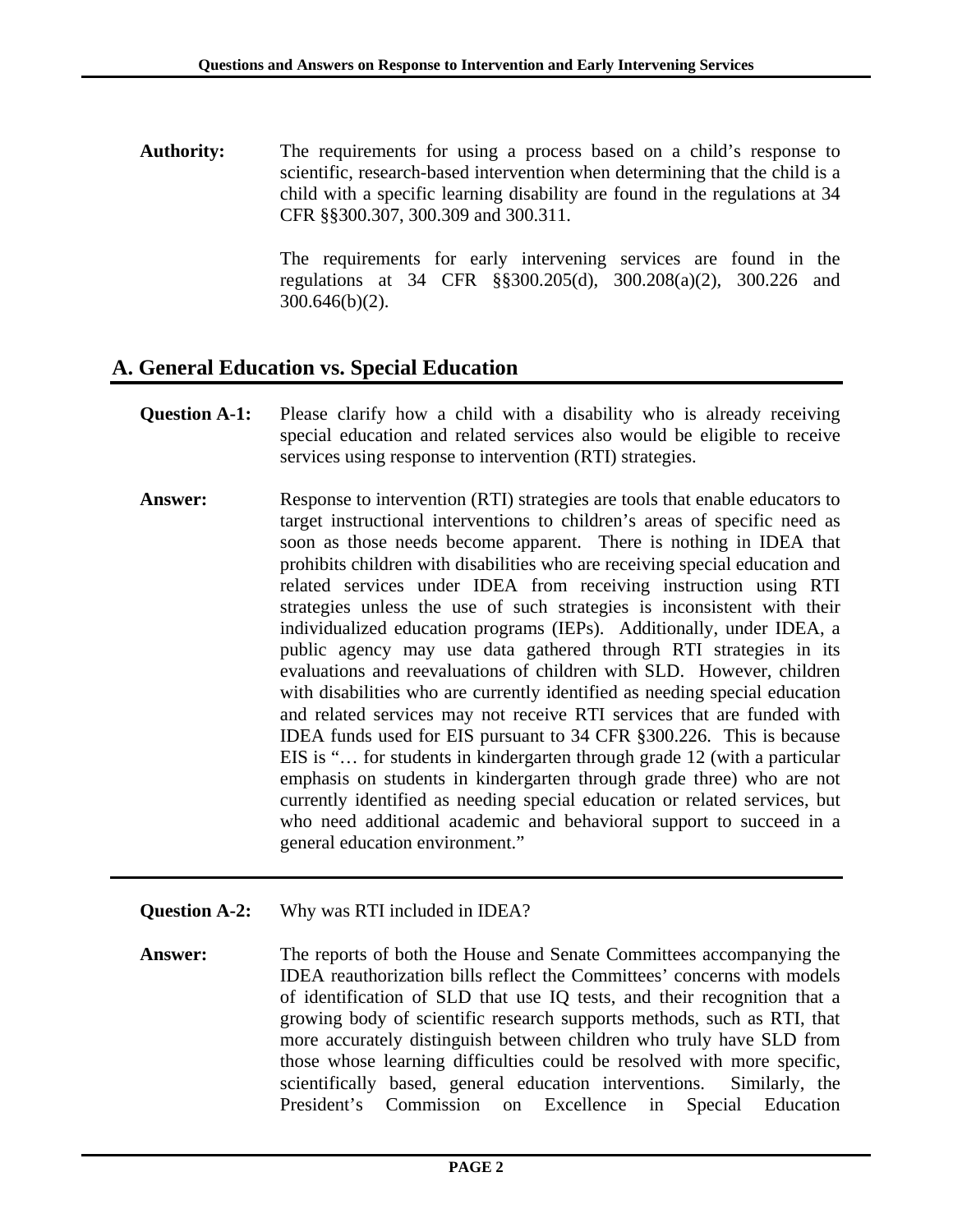recommended that the identification process for SLD incorporate an RTI approach.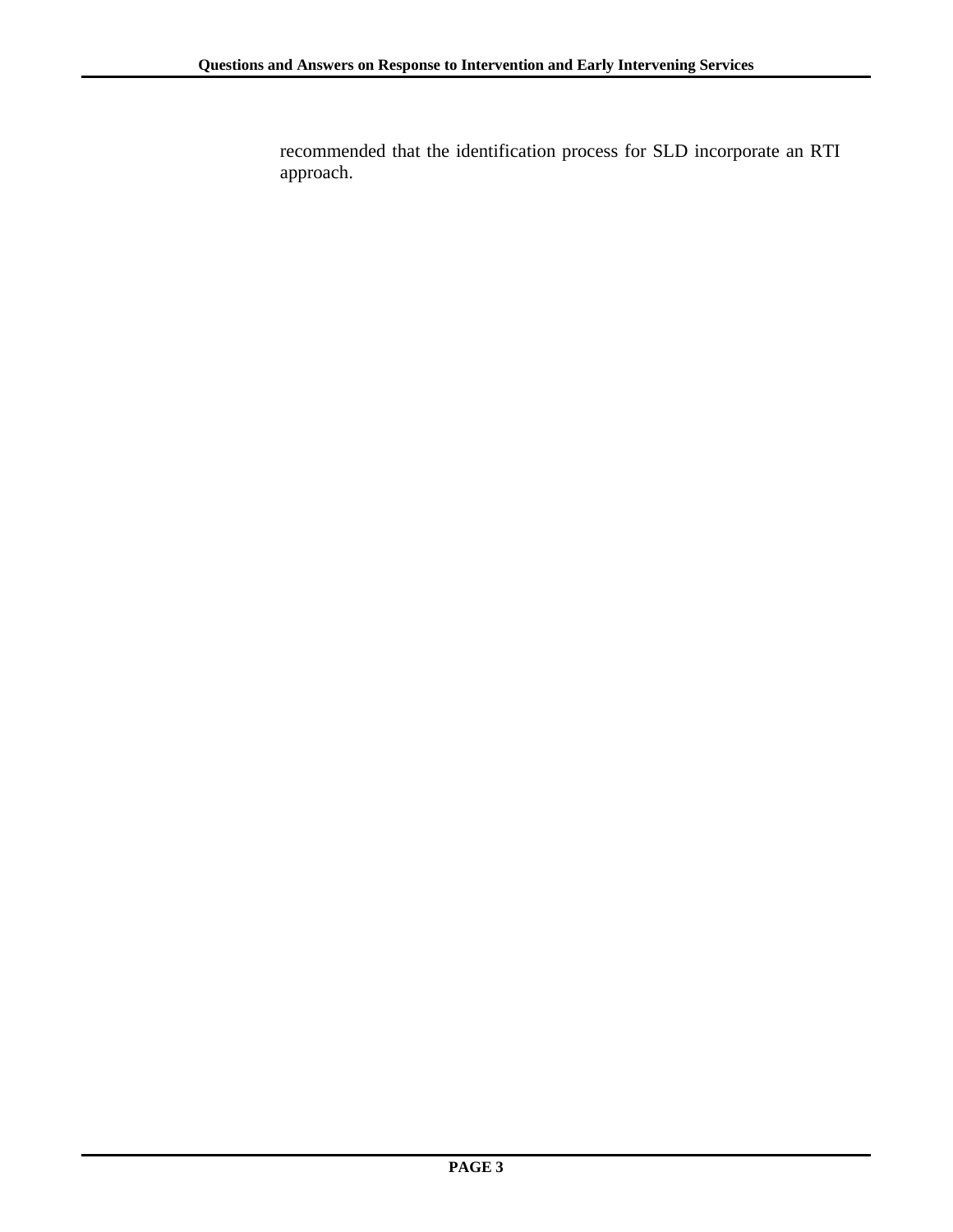## **B. Funding**

**Question B-1:** Is the use of funds for EIS required or permitted?

**Answer:** Generally, the use of funds an LEA receives under Part B of the Act for EIS is discretionary on the part of the LEA, except when an LEA has significant disproportionality based on race and ethnicity. Under 34 CFR §300.226, an LEA may not use more than 15% of the amount the LEA receives under Part B of the Act for any fiscal year, less any amount reduced by the LEA pursuant to 34 CFR §300.205, if any, in combination with other amounts (which may include amounts other than education funds), to develop and implement coordinated EIS. If a State identifies an LEA as having significant disproportionality based on race and ethnicity with respect to the identification of children with disabilities, the placement of children with disabilities in particular educational settings, or the incidence, duration, and type of disciplinary actions taken against children with disabilities, including suspensions and expulsions, the SEA must require the LEA to reserve the maximum amount of funds available to the LEA to provide EIS to children in the LEA, particularly, but not exclusively, to children in those groups that were significantly overidentified.

| <b>Question B-2:</b> | What does it mean to "reserve" funds for EIS?                                                                                                                                                                                                                                                                                                        |
|----------------------|------------------------------------------------------------------------------------------------------------------------------------------------------------------------------------------------------------------------------------------------------------------------------------------------------------------------------------------------------|
| <b>Answer:</b>       | The Department interprets "reserve" to mean that these funds can only be<br>spent on EIS. The statute does not authorize LEAs to use the funds they<br>must "reserve" for EIS for any other purpose.                                                                                                                                                 |
| <b>Question B-3:</b> | Must the maximum amount of special education funds allowed for EIS be<br>reserved only if significant disproportionality is the result of inappropriate<br>identification?                                                                                                                                                                           |
| <b>Answer:</b>       | No. The reservation of funds must occur whether or not the significant<br>disproportionality was the result of inappropriate identification.<br>In<br>addition to identification, funds also would have to be reserved if<br>significant disproportionality was found with respect to discipline or<br>placement in particular educational settings. |
| <b>Question B-4:</b> | If a State has identified significant disproportionality in an LEA can the                                                                                                                                                                                                                                                                           |

IDEA funds the LEA must use to address the issue be used to provide services to students who have already been found eligible for special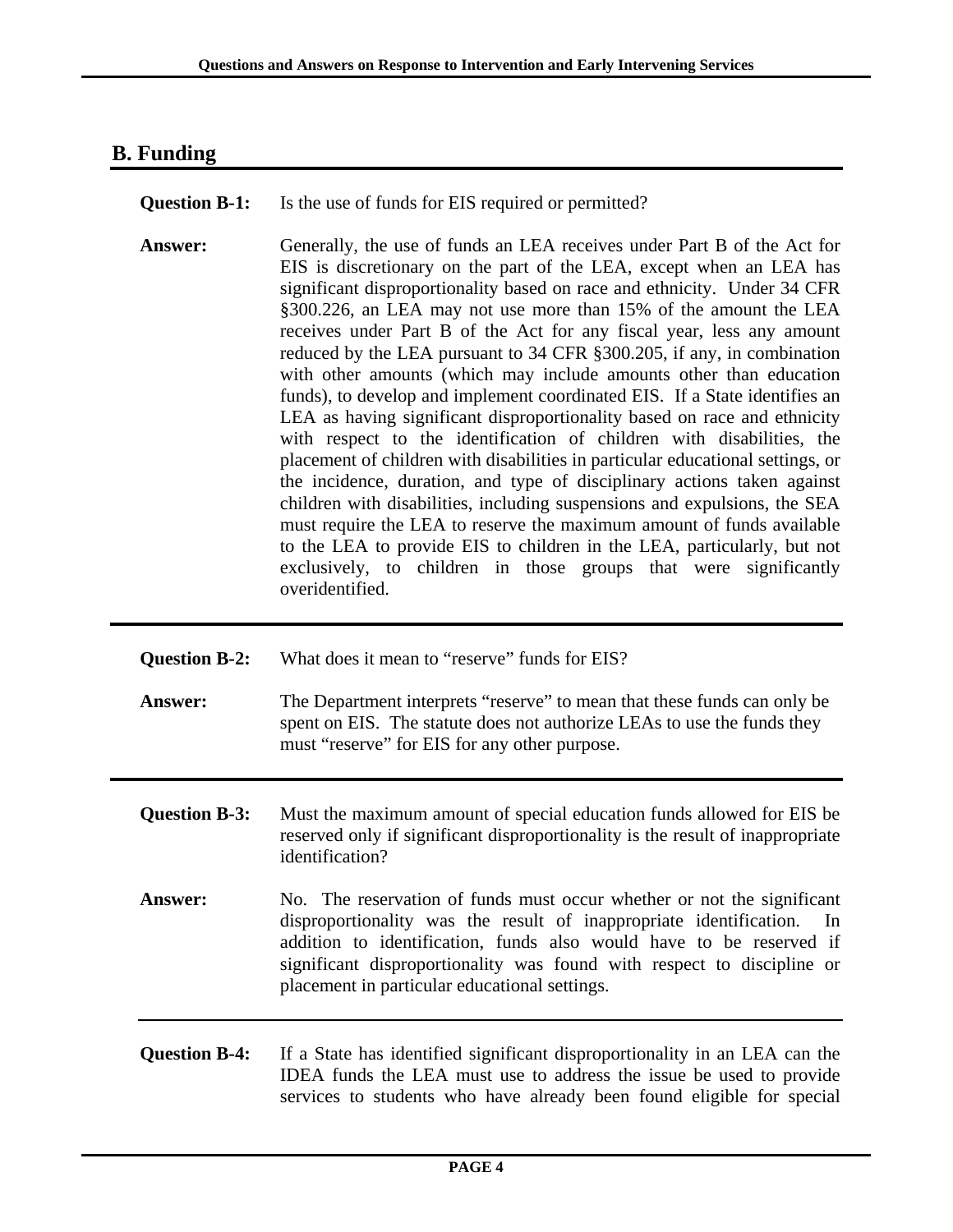education and related services?

**Answer:** No. Section 300.226(a) states that EIS is " … for students in kindergarten through grade 12 (with a particular emphasis on students in kindergarten through grade three) who are not currently identified as needing special education or related services, but who need additional academic and behavioral support to succeed in a general education environment."

- **Question B-5:** What is the relationship between EIS funds and maintenance of effort (MOE) funds?
- **Answer:** LEAs that seek to reduce their local maintenance of effort in accordance with 34 CFR §300.205(d) and use some of their Part B funds for early intervening services under 34 CFR §300.226 must do so with caution because the local maintenance of effort reduction provision and the authority to use Part B funds for early intervening services are interconnected. The decisions that an LEA makes about the amount of funds it uses for one purpose affect the amount that it may use for the other. Appendix D of the Part B regulations [71 FR 46817] provides examples of how 34 CFR §300.205(d), regarding local maintenance of effort, and 34 CFR §300.226(a), regarding EIS funds, affect one another.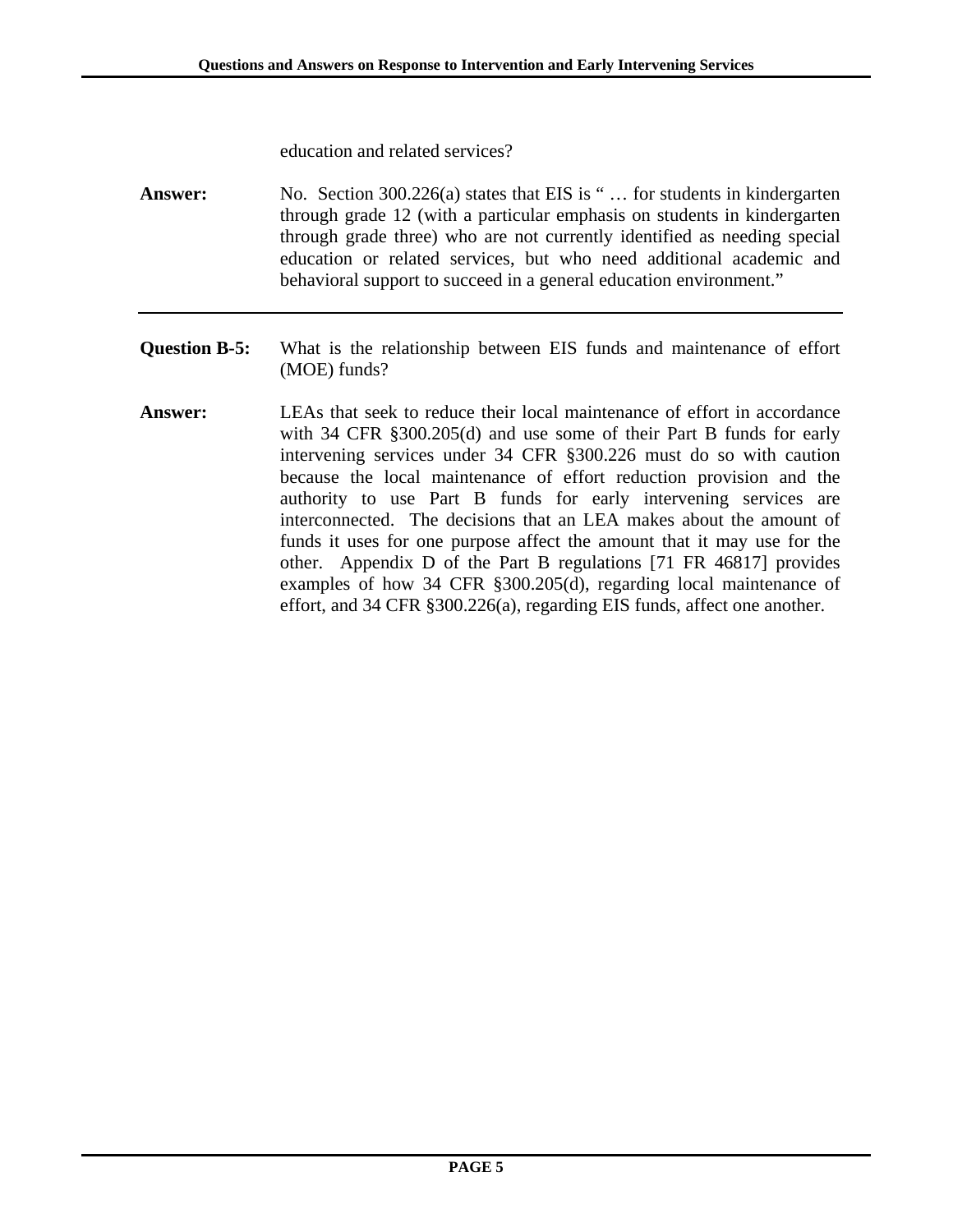## **C. Evaluation and Eligibility Determinations**

- **Question C-1:** Must an LEA evaluate a child upon the request of the parent at any time during the RTI process? May a parent request an initial special education evaluation at any time during the RTI process?
- **Answer:** If the LEA agrees with the parent that the child may be a child who is eligible for special education services, the LEA must evaluate the child. The Federal regulations at 34 CFR §300.301(b) allow a parent to request an evaluation at any time. If an LEA declines the parent's request for an evaluation, the LEA must issue a prior written notice as required under 34 CFR §300.503(a)(2) which states, "written notice that meets the requirements of paragraph (b) of this section must be given to the parents of a child with a disability a reasonable time before the public agency refuses to initiate or change the identification, evaluation, or educational placement of the child or the provision of FAPE to the child." The parent can challenge this decision by requesting a due process hearing to resolve the dispute regarding the child's need for an evaluation.
- **Question C-2:** May an LEA require that all children suspected of having a SLD first be assessed using an RTI process before an eligibility determination may be made?
- **Answer:** If an LEA is using RTI for all its students, it may require the group established under 34 CFR §300.306(a)(1) and 34 CFR §300.308 for the purpose of determining the eligibility (eligibility group) of students suspected of having a SLD to review data from an RTI process in making an eligibility determination. Models based on RTI typically evaluate the child's response to instruction prior to the beginning of the evaluation time period described in 34 CFR  $\S 300.301(c)(1)$ , and generally do not require as long a time to complete an evaluation because of the amount of information already collected on the child's achievement, including observation data. If the eligibility group determines that additional data are needed and cannot be obtained within the evaluation time period described in 34 CFR  $\S 300.301(c)(1)$ , the parent and eligibility group can agree to an extension of the timeframe. However, as explained in Question C-1, parents can request an evaluation at any time, and the public agency must either obtain consent to evaluate and begin the evaluation, or, if the public agency declines the parent's request, issue a prior written notice as required by 34 CFR  $\S 300.503(a)(2)$ .

**Question C-3:** Section 300.309(a)(2)(i) states that the eligibility group may determine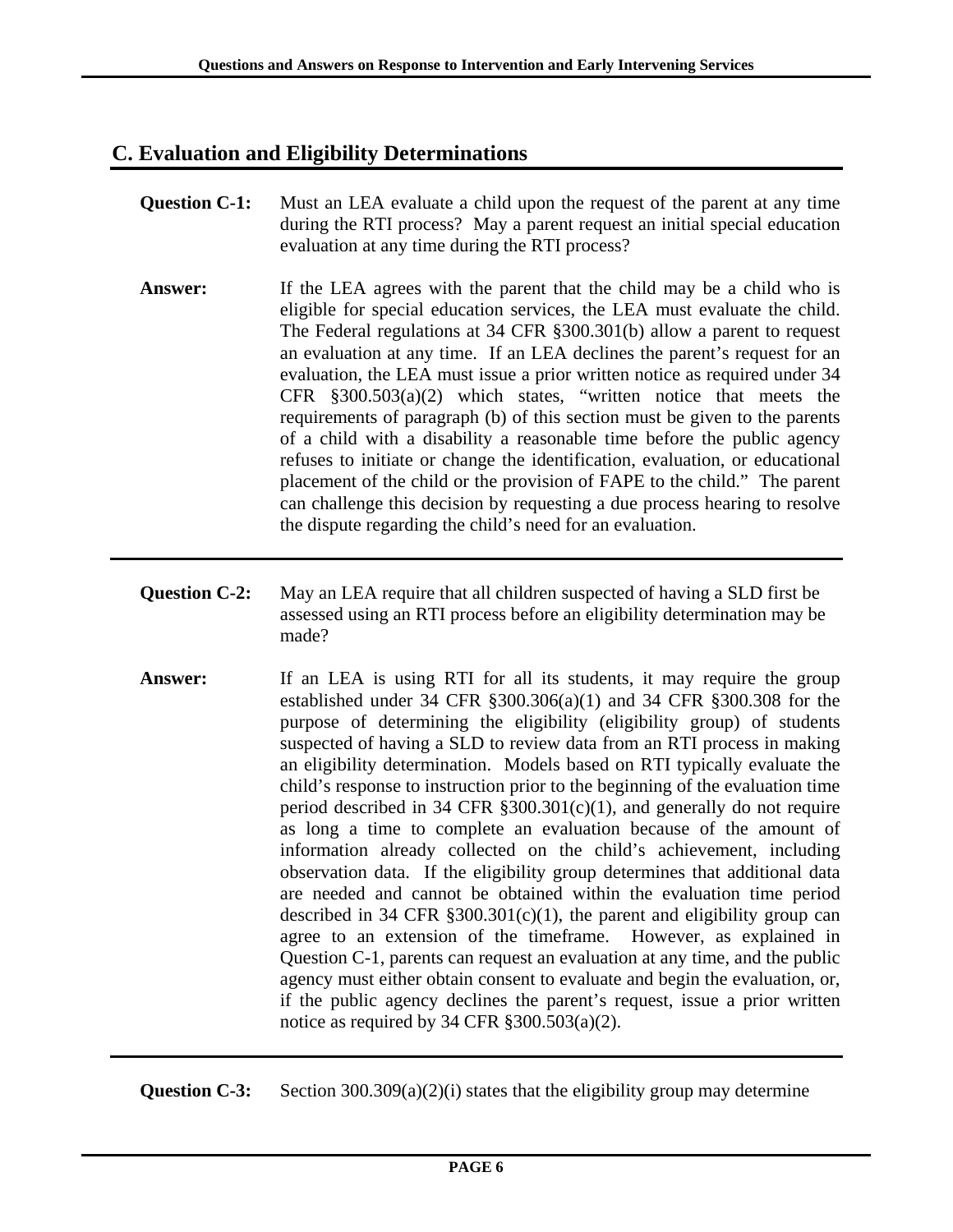that a child has a specific learning disability if "the child does not make sufficient progress to meet age or State-approved grade-level standards in one or more" identified areas. Section 300.309(a)(2)(ii) states that the group may determine that a child has a specific learning disability if "the child exhibits a pattern of strengths and weaknesses in performance, achievement, or both, relative to age, State-approved grade level standards, or intellectual development" that the group determines is relevant to making an eligibility determination. Please explain how these two criteria differ from one another.

- **Answer:** Section 300.309(a)(2)(i) reflects the use of the criterion that the child has not made sufficient progress in at least one of the following areas when using response to intervention as an aspect of the SLD identification process: oral expression, listening comprehension, written expression, basic reading skills, reading comprehension, mathematics calculation, and mathematics problem solving. Alternatively, based on 34 CFR §300.309(a)(2)(ii), the group could consider variation in a child's performance, achievement, or both relative to age, State-approved gradelevel standards, or intellectual development that is determined by the eligibility group to be relevant to identification of a SLD using appropriate assessments. Under this criterion, a pattern of strengths and weaknesses in performance, achievement, or both relative to age, State-approved gradelevel standards or intellectual development would be part of the evidence that a child has a learning disability.
- **Question C-4:** The regulations require an SEA to adopt criteria for determining if a child has a specific learning disability (34 CFR §300.307(a)). Does this preclude the SEA from mandating RTI as the sole criterion used to determine if a child has a specific learning disability? Must an LEA follow the State-developed criteria for determining if a child has a specific learning disability?
- Answer: An SEA must include a variety of assessment tools and may not use any single measure or assessment as the sole criterion for determining whether a child is a child with a disability, as required under 34 CFR §300.304(b). However, an SEA could require that data from an RTI process be used in the identification of all children with SLD.

 An LEA must comply with the criteria adopted by their SEA regarding this requirement. The requirements at 34 CFR §300.307(a) require that a State adopt criteria for determining whether a child has a specific learning disability. The *Analysis of Comments and Changes* accompanying the final Part B regulations, page 46649, clarifies, "… the Department believes that eligibility criteria must be consistent across a State to avoid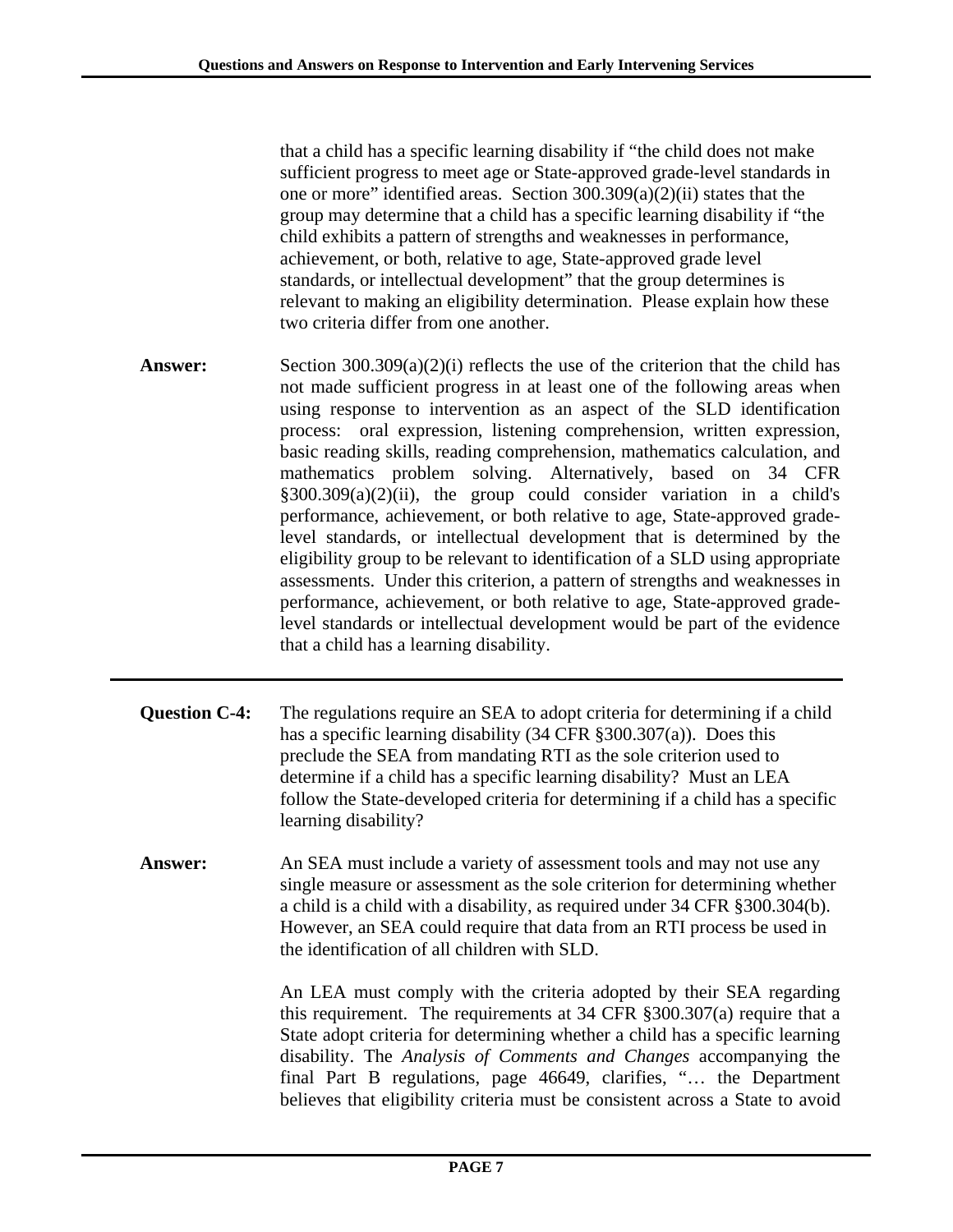confusion among parents and school district personnel. The Department also believes that requiring LEAs to use State criteria for identifying children with disabilities is consistent with the State's responsibility under section  $612(a)(3)$  of the Act to locate, identify, and evaluate all eligible children with disabilities in the State."

**Question C-5:** When implementing an evaluation process based on a child's response to scientific, research-based intervention, the regulations require that a "public agency must promptly request parental consent to evaluate a child  $(34 \text{ CFR } \text{\textdegree} 300.309(c))$ " if the "child has not made adequate progress after an appropriate period of time  $(34 \text{ CFR } \text{\textless} 300.309(c)(1))$ ." Please define "promptly" and "adequate" in this context.

**Answer:** The Federal regulations under 34 CFR §300.309(c) require that if a child has not made adequate progress after an appropriate period of time, a referral for an evaluation must be made. However, the regulations do not specify a timeline for using RTI or define "adequate progress." As required in 34 CFR §300.301(c), an initial evaluation must be conducted within 60 days of receiving consent for an evaluation (or if the State establishes a timeframe within which the evaluation must be completed, within that timeframe). Models based on RTI typically evaluate a child's response to instruction prior to the onset of the 60-day period, and generally do not require as long a time to complete an evaluation because of the amount of data already collected on the child's achievement, including observation data. A State may choose to establish a specific timeline that would require an LEA to seek parental consent for an evaluation if a student has not made progress that the district deemed adequate.

> We do not believe it is necessary to define the phrase "promptly" because the meaning will vary depending on the specific circumstances in each case. There may be legitimate reasons for varying timeframes for seeking parental consent to conduct an evaluation. However, the child find requirements in 34 CFR  $\S 300.111$  and section  $612(a)(3)(A)$  of the Act require that all children with disabilities in the State who are in need of special education and related services be identified, located, and evaluated. Therefore, it generally would not be acceptable for an LEA to wait several months to conduct an evaluation or to seek parental consent for an initial evaluation if the public agency suspects the child to be a child with a disability. If it is determined through the monitoring efforts of the Department or a State that there is a pattern or practice within a particular State or LEA of not conducting evaluations and making eligibility determinations in a timely manner, this could raise questions as to whether the State or LEA is in compliance with the Act.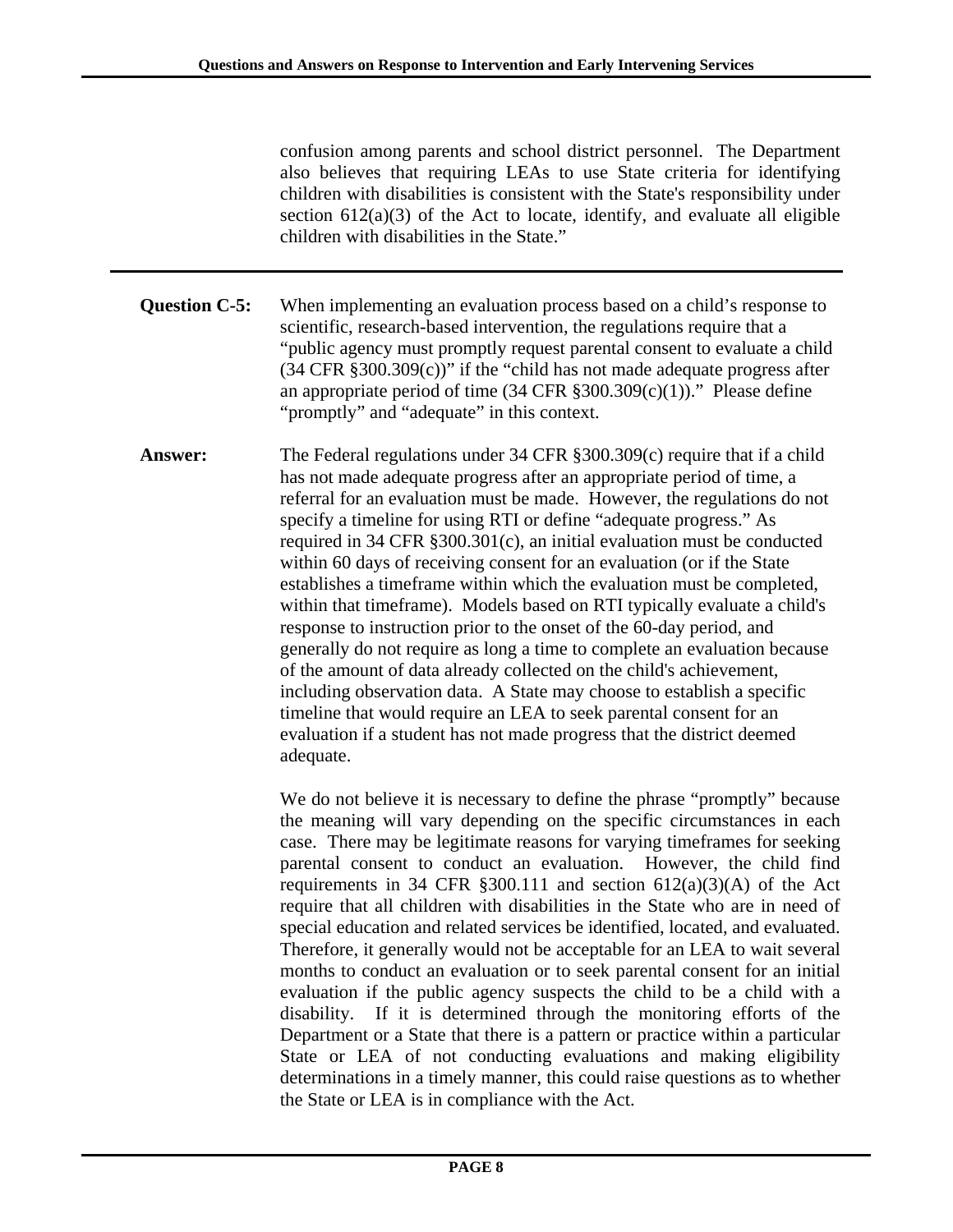**Question C-6:** May an eligibility determination be made using only information that was collected through an RTI process?

**Answer:** Section 300.304 (b) states that in conducting an evaluation, a public agency must use a variety of assessment tools and strategies to gather relevant functional, developmental, and academic information about the child, including information provided by the parent, that may assist in determining eligibility and not use any single measure or assessment as the sole criterion for determining whether a child is a child with a disability and for determining an appropriate educational program for the child.

> The Department provided additional clarification regarding this issue in the *Analysis of Comments and Changes* section of the regulations, page 46648. This section states, "an RTI process does not replace the need for a comprehensive evaluation. A public agency must use a variety of data gathering tools and strategies even if an RTI process is used. The results of an RTI process may be one component of the information reviewed as part of the evaluation procedures required under 34 CFR §§300.304 and 300.305. As required in 34 CFR §300.304(b), consistent with section  $614(b)(2)$  of the Act, an evaluation must include a variety of assessment tools and strategies and cannot rely on any single procedure as the sole criterion for determining eligibility for special education and related services."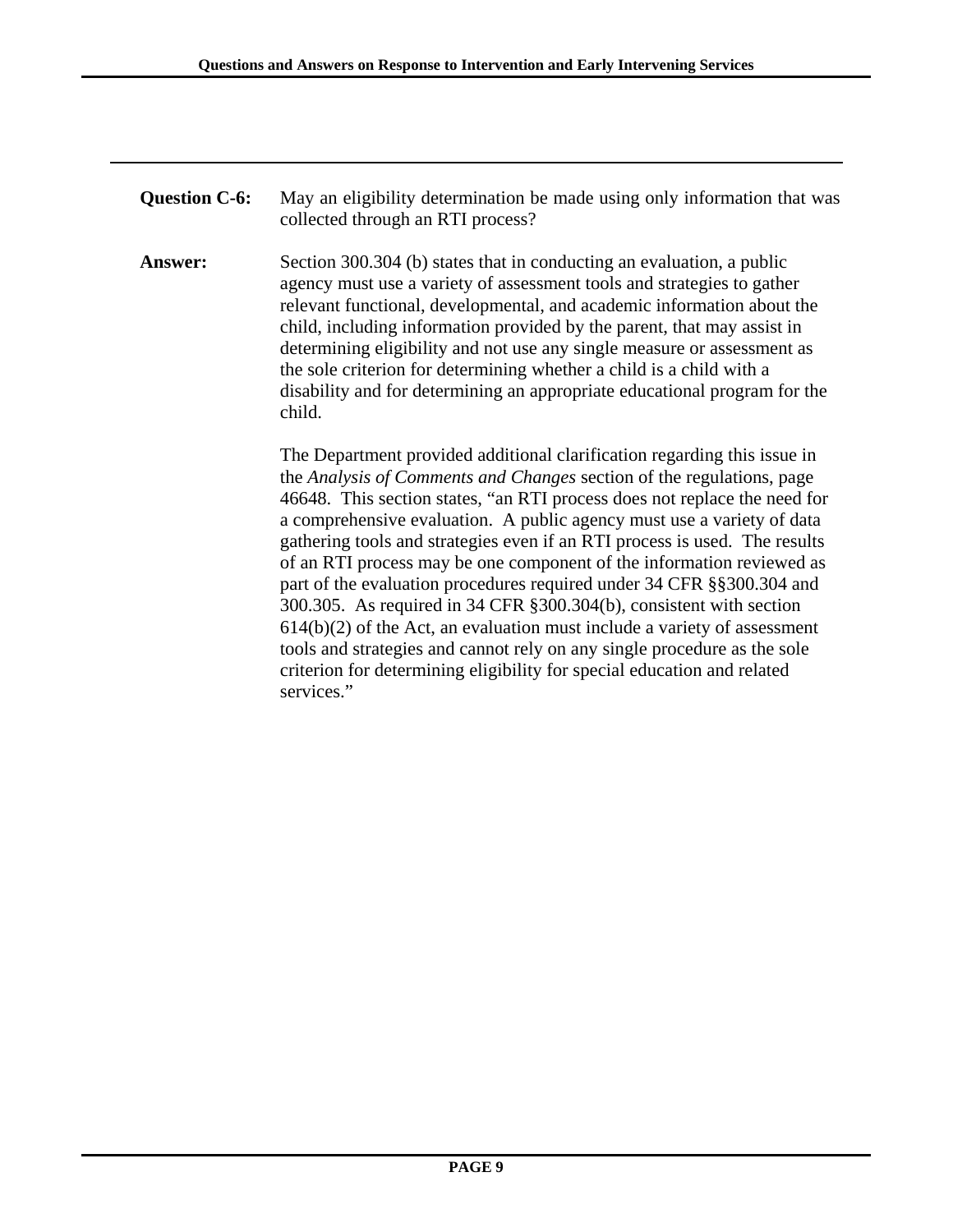### **D. 3-5 Year Olds**

**Question D-1:** Why don't early intervening services apply to 3-5 year olds?

Answer: Section 300.226(a) tracks the statutory language in section 613(f)(1) of the Act, which states that early intervening services are for children in kindergarten through grade 12, with a particular emphasis on children in kindergarten through grade 3. Thus, LEAs may not use Part B funds to provide EIS to non-disabled preschool children.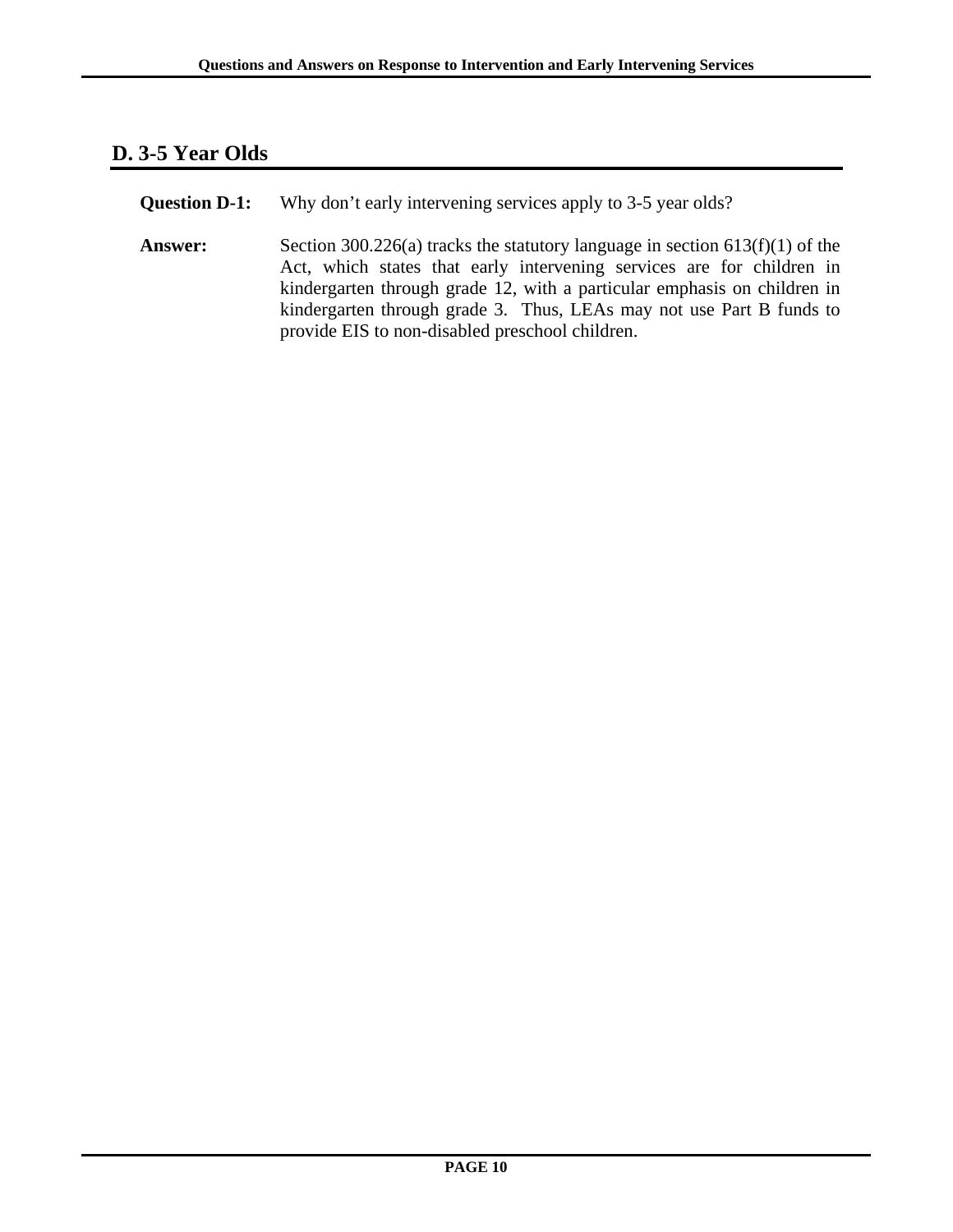#### **E. Service Delivery Models**

| <b>Question E-1:</b> | Is the use of RTI required or just permitted?                                                                                                                                                                                                                                                                                                                                                                                                                                                                                                                                                                                                                                                                                                              |
|----------------------|------------------------------------------------------------------------------------------------------------------------------------------------------------------------------------------------------------------------------------------------------------------------------------------------------------------------------------------------------------------------------------------------------------------------------------------------------------------------------------------------------------------------------------------------------------------------------------------------------------------------------------------------------------------------------------------------------------------------------------------------------------|
| Answer:              | Section $300.307(a)(2)-(3)$ requires that a State's criteria for identification<br>of specific learning disabilities:<br>Must permit the use of a process based on the child's response to<br>scientific, research-based intervention; and<br>May permit the use of other alternative research-based procedures for<br>determining whether a child has a specific learning disability.<br>Section 300.307(b) states that a public agency must use the State's criteria<br>in identifying children with specific learning disabilities. Thus, the State's<br>criteria must permit the use of RTI and may require its use, in addition to<br>other assessment tools and strategies, for determining whether the child<br>has a specific learning disability. |
| <b>Question E-2:</b> | Does each LEA have to select either RTI or a discrepancy model to<br>determine if a child is a child with a specific learning disability?                                                                                                                                                                                                                                                                                                                                                                                                                                                                                                                                                                                                                  |
| Answer:              | No. The State agency must adopt criteria regarding the determination of<br>SLD eligibility.                                                                                                                                                                                                                                                                                                                                                                                                                                                                                                                                                                                                                                                                |
|                      | An SEA must include a variety of assessment tools and may not use any<br>single measure or assessment as the sole criterion for determining whether<br>a child is a child with a disability, as required under 34 CFR § 300.304(b).<br>An LEA must comply with the criteria adopted by its SEA. Section<br>300.307(a) requires a State to adopt criteria for determining whether a                                                                                                                                                                                                                                                                                                                                                                         |

child has a specific learning disability.

The *Analysis of Comments and Changes* section accompanying the Federal regulations, page 46649, clarifies, "… the Department believes that eligibility criteria must be consistent across a State to avoid confusion among parents and school district personnel. The Department also believes that requiring LEAs to use State criteria for identifying children with disabilities is consistent with the State's responsibility under section  $612(a)(3)$  of the Act to locate, identify, and evaluate all eligible children with disabilities in the State. We believe this provides the Department with the authority to require a public agency to use its State's criteria in determining whether a child has an SLD, consistent with §§300.307 through 300.311."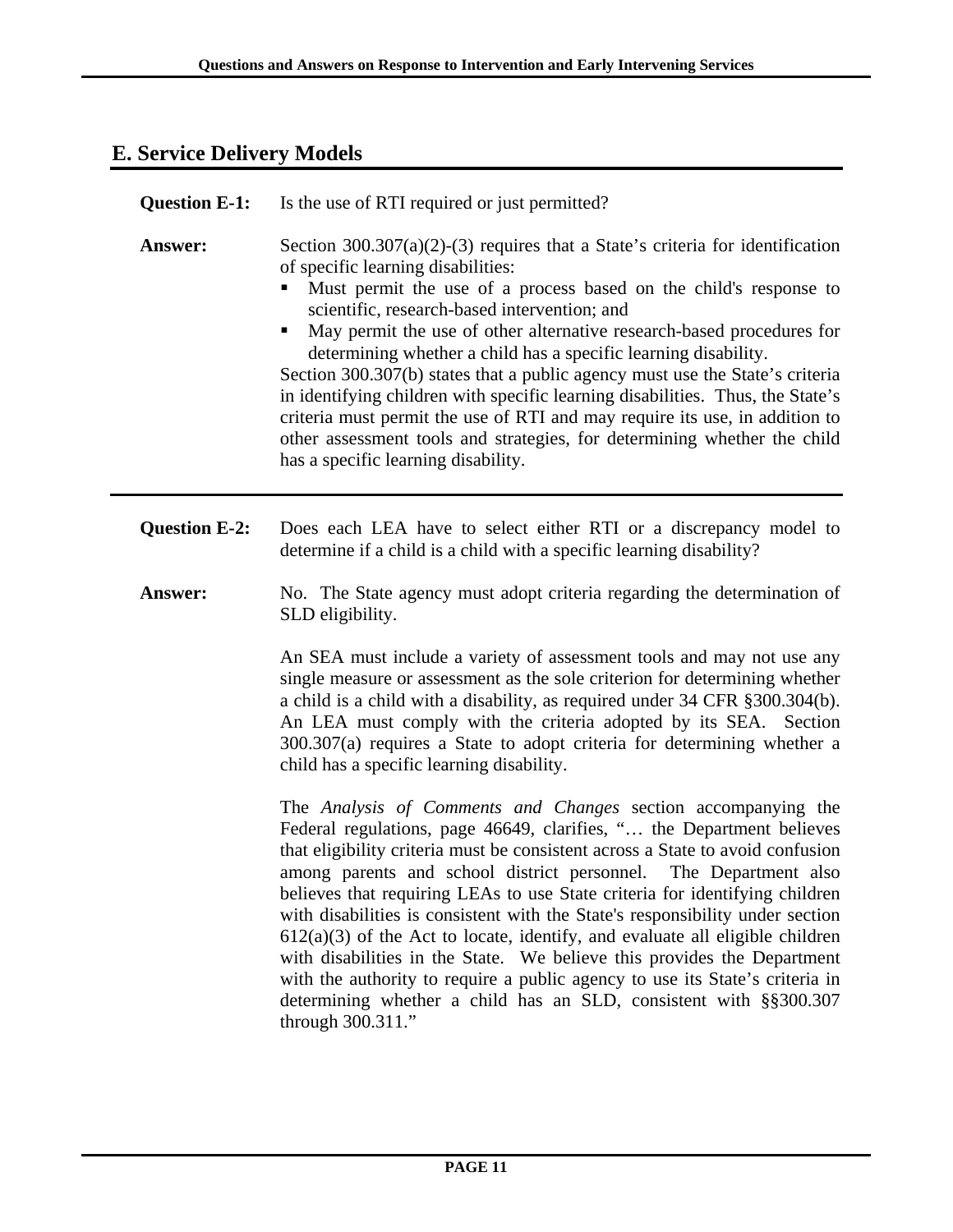- **Question E-3:** What services can be defined as early intervening services? For example, are physical therapy, occupational therapy, and assistive technology considered early intervening services?
- **Answer:** State and local officials are in the best position to make decisions regarding the provision of early intervening services, including the specific personnel to provide the services and the instructional materials and approaches to be used. Nothing in the Act or regulations prevents States and LEAs from including related services personnel in the development and delivery of educational and behavioral evaluations, services, and supports for teachers and other school staff to enable them to deliver coordinated, early intervening services*.*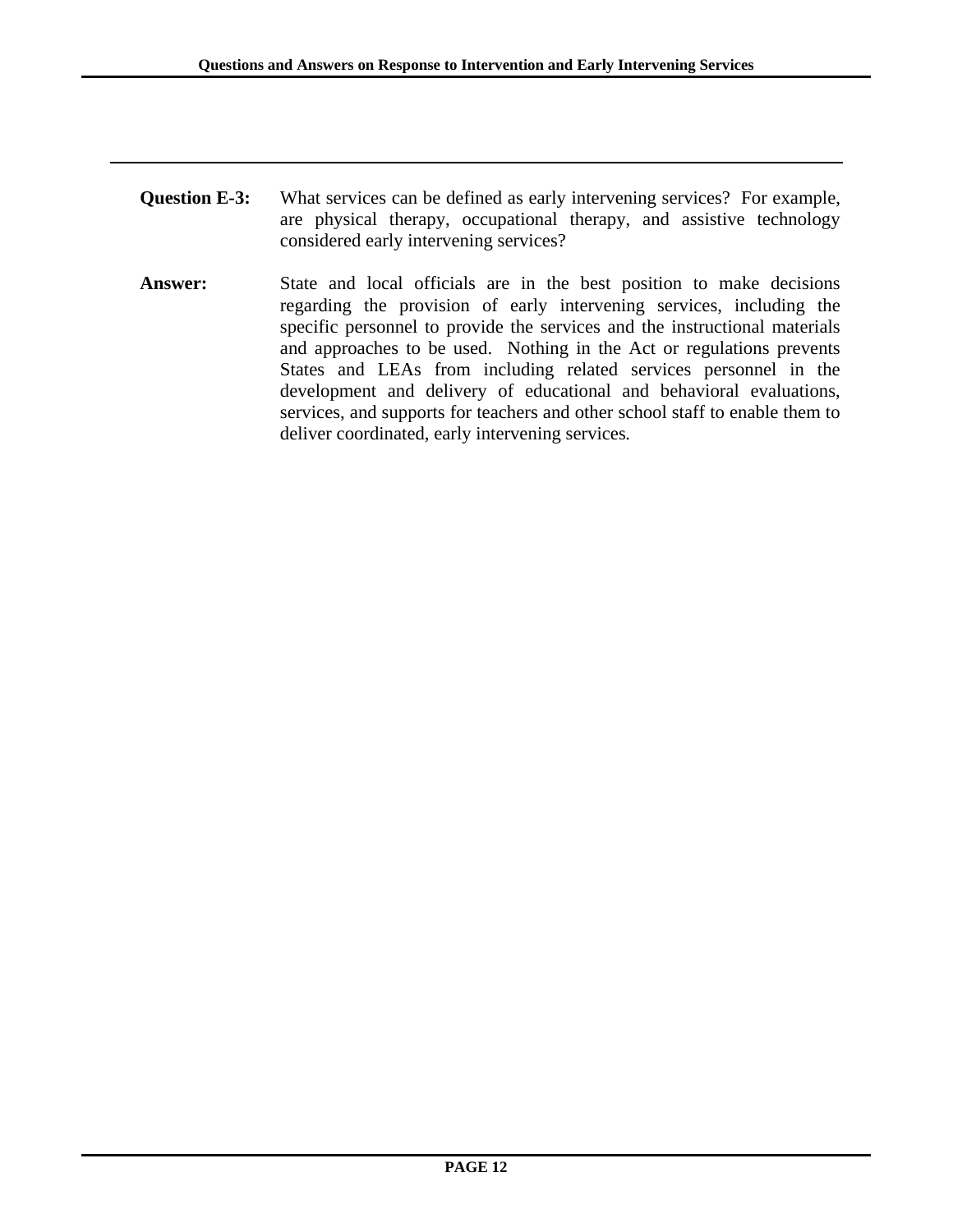## **F. General**

- **Question F-1:** Please define "significant disproportionality" in the context of EIS.
- **Answer:** Each State has the discretion to define the term "significant disproportionality," in the context of EIS, for the LEAs and for the State in general. In identifying significant disproportionality, a State may determine how much disproportionality is significant. However, the State's definition of "significant" must be based only on a numerical analysis, and may not consider factors such as the extent to which an LEA's policies and procedures comply with the IDEA or the compliance history of an LEA. Establishing a national standard for significant disproportionality is not appropriate because there are multiple factors at the State level to consider in making such determinations. For example, States need to consider the population size, the size of individual LEAs, and composition of the State's population. States are in the best position to evaluate those factors. The Department has provided guidance to States on methods for assessing disproportionality. This guidance is found at: [http://www.ideadata.org/docs/Disproportionality%20Technical%20Assista](http://www.ideadata.org/docs/Disproportionality%20Technical%20Assistance%20Guide.pdf) [nce%20Guide.pdf.](http://www.ideadata.org/docs/Disproportionality%20Technical%20Assistance%20Guide.pdf)
- **Question F-2:** Will early intervening services data be reported in State Performance Plans (SPP) or Annual Performance Reports (APRs)?
- **Answer:** No. Section 300.226 directs LEAs to report EIS data to their SEA. It is not a part of the information that an SEA must report to the Department in its SPP or APRs.
- **Question F-3:** For discipline purposes, would a student's participation in an RTI process be considered a "basis of knowledge" under 34 CFR §300.534(b)?
- **Answer:** Generally, no. Participation in an RTI process, in and of itself, would not appear to meet the "basis of knowledge" standards in 34 CFR §300.534. The standards for whether a public agency has a "basis of knowledge" are laid out in the Federal regulations at 34 CFR §300.534.
- **Question F-4:** When an RTI model is implemented, can an incremental process be used to train individual schools so that over time the entire LEA is implementing the model or must all the schools in the entire LEA be trained simultaneously?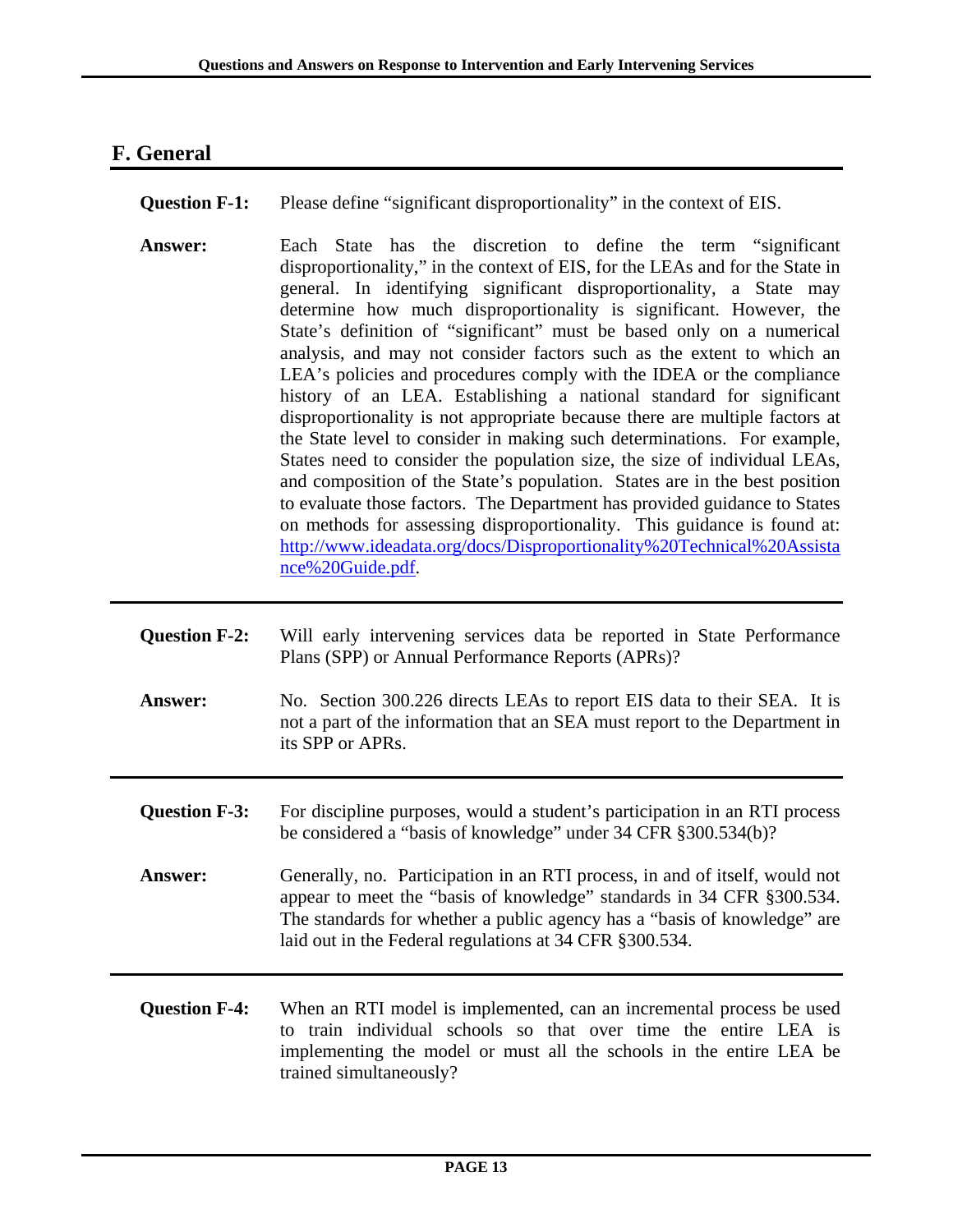- **Answer:** If the State or LEA requires the use of a process based on the child's response to scientific, research-based intervention, in identifying children with SLD, then all children suspected of having a SLD, in all schools in the LEA, would be required to be involved in the process. However, research indicates that implementation of any process, across any system, is most effective when accomplished systematically in an incremental manner over time. If the LEA chose to "scale up" the implementation of the RTI model gradually over time, as would be reasonable, the LEA could not use RTI for purposes of identifying children with SLD until RTI was fully implemented in the LEA. Therefore, it is unwise for a State to require the use of a process based on the child's response to scientific, research-based intervention before it has successfully scaled up implementation.
- **Question F-5:** How might EIS funds be used to support a process determining whether a child has a specific learning disability and to address the needs of students who need additional academic and behavioral support to succeed in a general education environment?
- **Answer:** If EIS funds are used to support a process to determine whether a child has a specific learning disability there are three interacting identification/instructional dynamics that need to be considered: (1) identification of learning disabilities; (2) early intervening services; and (3) response to intervention (RTI). While the Department does not subscribe to a particular RTI model, the core characteristics that underpin all RTI models are: (1) students receive high quality research-based instruction in their general education setting; (2) continuous monitoring of student performance; (3) all students are screened for academic and behavioral problems; and (4) multiple levels (tiers) of instruction that are progressively more intense, based on the student's response to instruction.

For example, an RTI model with a three-tier continuum of school-wide support might include the following tiers and levels of support: (1) Tier one (Primary Intervention), for all students using high quality scientific research-based instruction in their general education setting. It would not be appropriate to use EIS funds for these activities since these students do not need additional academic and behavioral support to succeed in a general education environment. (2) Tier two (Secondary Intervention), for specialized small group instruction of students determined to be at risk for academic and behavioral problems. It would be appropriate to use EIS funds to support these activities. (3) Tier three (Tertiary Intervention) for specialized individualized instructional/behavioral support for students with intensive needs. EIS funds could not be used if these students were currently receiving special education or related services.